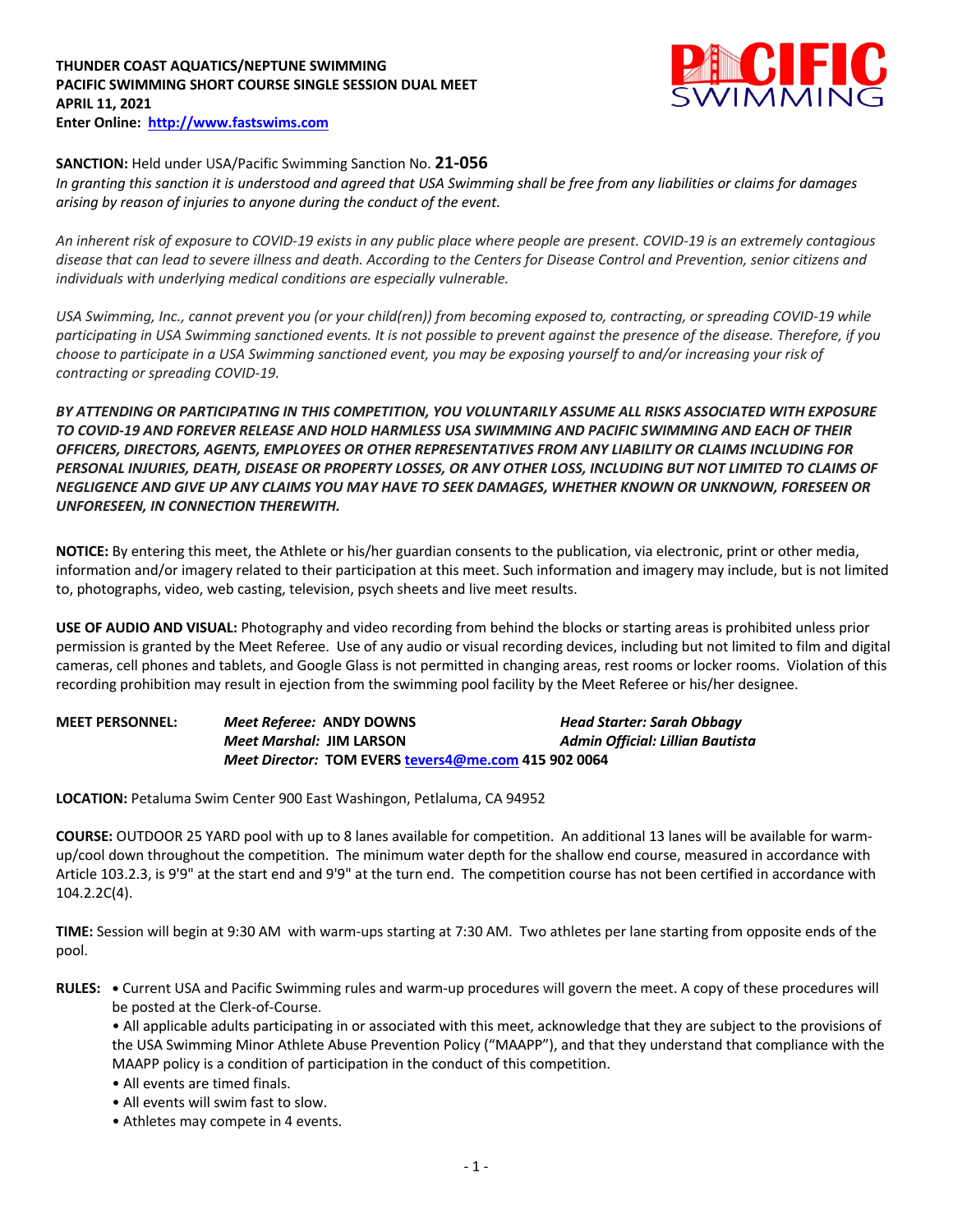• Entries will be accepted until the number of splashes exceeds the estimated time line, per the "Four-Hour Rule," based on the Athletes age and gender, or when the number of entered athletes meets maximum facility capacity per local/facility restrictions.

**•** The local facilities guidelines, restrictions and interpretation of the local public health guidelines shall be followed at this meet.

**•** If local conditions warrant it the Meet Referee, with the concurrence of the Meet Director, may require a mandatory scratch down. Immediate cash refunds will be made for any mandatory scratches.

• **All Coaches and Officials must wear their USA Swimming membership cards in a visible manner.** 

**UNACCOMPANIED ATHLETES:** Any USA Swimming Athlete-Member competing at the meet must be accompanied by a USA Swimming Member-Coach for the purposes of Athlete supervision during warm-up, competition and warm-down. If a Coach-Member of the Athlete's USA Swimming Club does not attend the meet to serve in said supervisory capacity, it is the responsibility of the Athlete or the Athlete's legal guardian to arrange for supervision by a USA Swimming Member-Coach. The Meet Director or Meet Referee may assist the Athlete in making arrangements for such supervision; however, it is recommended that such arrangements be made in advance of the meet by the Athlete's USA Swimming Club Member-Coach.

**ATTENTION HIGH SCHOOL ATHLETES:** If you are a high school athlete in season, you need to be Unattached from this meet. It is the athlete's responsibility to be Unattached from this meet. You can un-attach at the meet if necessary. This does not apply to athletes swimming under the rules of the Nevada Interscholastic Activities Association (NIAA).

**RACING STARTS:** Athletes must be certified by a USA Swimming member-coach as being proficient in performing a racing start or must start the race in the water. It is the responsibility of the Athlete or the Athlete's legal guardian to ensure compliance with this requirement.

**RESTRICTIONS:** • Smoking and the use of other tobacco products is prohibited on the pool deck, in the locker rooms, in spectator

- seating, on standing areas and in all areas used by Athletes, during the meet and during warm-up periods.
- Sale and use of alcoholic beverages is prohibited in all areas of the meet venue.
- No glass containers are allowed in the meet venue.
- No propane heater is permitted except for snack bar/meet operations.
- All shelters must be properly secured.
- Deck Changes are prohibited.

• Destructive devices, to include but not limited to, explosive devices and equipment, firearms (open or concealed), blades, knives, mace, stun guns and blunt objects are strictly prohibited in the swimming facility and its surrounding areas. If observed, the Meet Referee or his/her designee may ask that these devices be stored safely away from the public or removed from the facility. Noncompliance may result in the reporting to law enforcement authorities and ejection from the facility. Law enforcement officers (LEO) are exempt per applicable laws.

• Operation of a drone, or any other flying apparatus, is prohibited over the venue (pools, Athlete/Coach areas, Spectator areas and open ceiling locker rooms) any time Athletes, Coaches, Officials and/or Spectators are present.

**ELIGIBILITY:** • Athletes must be current members of USA Swimming and enter their name and registration number on the meet entry card as they are shown on their Registration Card. If this is not done, it may be difficult to match the Athlete with the registration and times database. The meet host will check all Athlete registrations against the SWIMS database and if not found to be registered, the Meet Director shall accept the registration at the meet (a \$10 surcharge will be added to the regular registration fee). Duplicate registrations will be refunded by mail.

• Meet is open only to qualified athletes registered with **Thunder Coast Aquatics** and **Neptune Swimming** Athletes who are unattached but participating with **Thunder Coast Aquatics and Neptune Swimming** are eligible to compete.

• Entries with **"NO TIME" will be Accepted**

• Disabled Athletes are welcome to attend this meet and should contact the Meet Director or Meet Referee regarding any special accommodations on entry times and seeding per Pacific Swimming policy.

• The Athlete's age will be the age of the Athlete on the first day of the meet.

**ENTRY FEES:** \$20.00 participation flat fee per Athlete. Entries will be rejected if payment is not sent at time of request. No refunds will be made, except mandatory scratch downs.

**ONLINE ENTRIES:** Online entries will be accepted through **Sunday April 4th** To enter online go to **www.fastswims.com** to receive an immediate entry confirmation. This method requires payment by credit card. FastSwims charges a processing fee for this service, 6.5% of the total Entry Fees plus \$0.75 per transaction, regardless of number of Athletes. Please note that the processing fee is a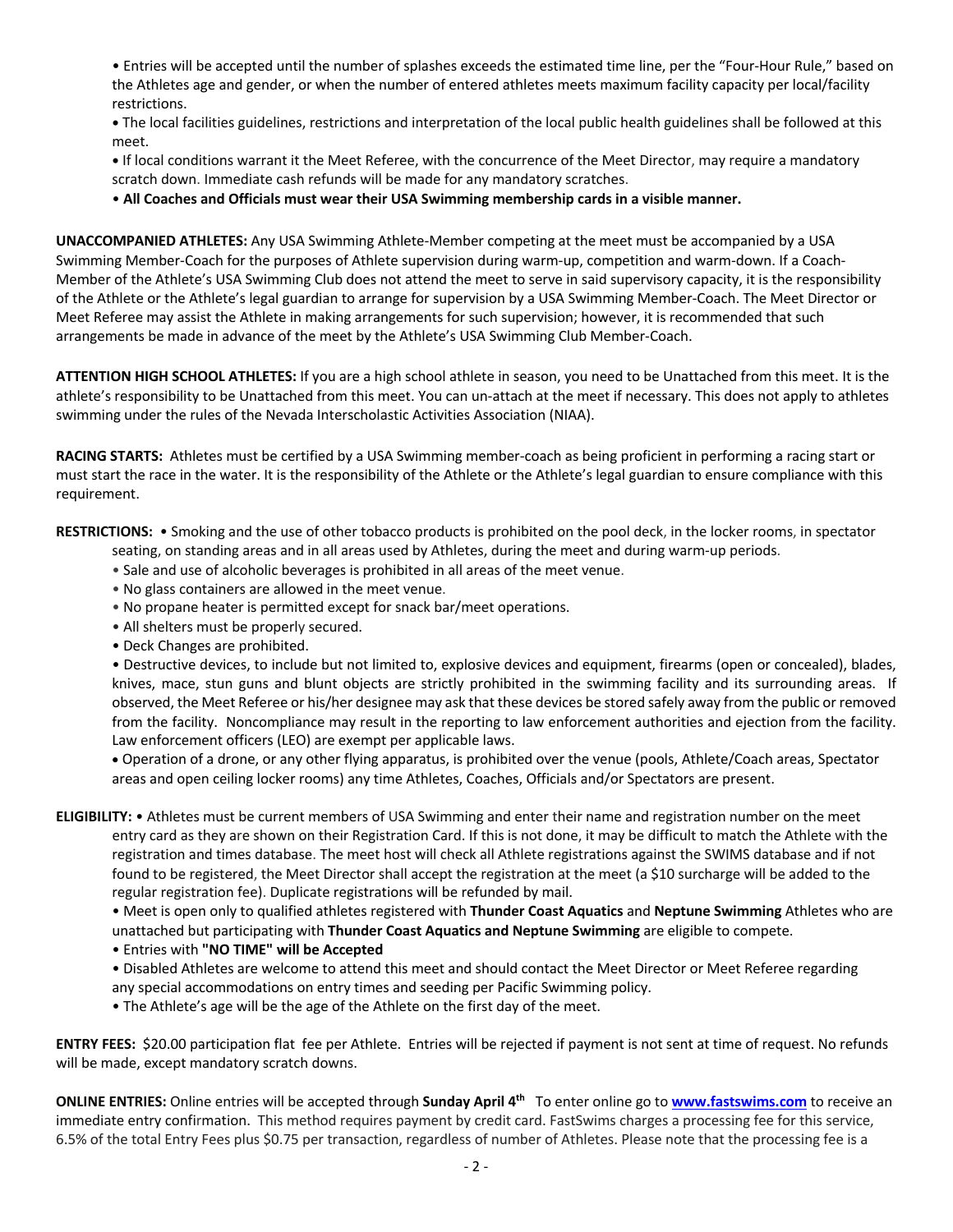separate fee from the Entry Fees. If you do not wish to pay the processing fee, enter the meet using a mail entry. Entering online is a convenience, is completely voluntary, and is in no way required or expected of an Athlete by Pacific Swimming. Online entries will be accepted through

**MAILED OR HAND DELIVERED ENTRIES**: Entries must be on the attached consolidated entry form. Forms must be filled out completely and printed clearly with Athlete's best time. Entries must be postmarked by **Saturday, April 3rd** or hand delivered by 6:30 PM **Sunday, April 4<sup>th</sup>** No late entries will be accepted. Requests for confirmation of receipt of entries should include a selfaddressed envelope.

**Make check payable to**: **Thunder Coast Aquatics Mail entries to: Tom Evers Hand deliver entries to: Tom Evers Hand deliver entries to: Tom Evers 4 Harris Hill Drive 4 Harris Hill Drive Novato, CA, 94947 Novato, CA 94947**

**CHECK-IN:** The meet shall be pre-seeded. Athletes shall report to the bull-pen area at their scheduled time for each event.

**SCRATCHES:** Any Athletes not reporting for or competing in an individual timed final event that they have entered shall not be penalized.

**AWARDS:** None.

**ADMISSION:** Free.

**MISCELLANEOUS:** No overnight parking is allowed. Facilities will not be provided after meet hours.

| $8 - U$       | $9 - 10$       | $11 - 12$      | 13-Over        |  |  |
|---------------|----------------|----------------|----------------|--|--|
| 25 BK         | 100 BK         | 100 BK         | 100 FR         |  |  |
| 50 FR         | 100 FR         | 100 FR         | 200 BK         |  |  |
| 25 BR         | 50 BR          | 50 BR          | 100 BR         |  |  |
| <b>25 FLY</b> | <b>50 FLY</b>  | 50FLY          | 500 FR         |  |  |
| 50 BR         | 100 BR         | 50 BK          | <b>100 FLY</b> |  |  |
| 50 BK         | 100 IM         | 100 IM         | 200 IM         |  |  |
| 100 IM        | <b>100 FLY</b> | 200 FR         | 200 FR         |  |  |
| <b>25 FR</b>  | <b>50 BK</b>   | <b>100 FLY</b> | 100 BK         |  |  |
|               | <b>50 FR</b>   | <b>50 BK</b>   | 200 BR         |  |  |
|               |                | 200 IM         | <b>200 FLY</b> |  |  |
|               |                | 50 FR          | 50 FR          |  |  |

## **EVENT SUMMARY:**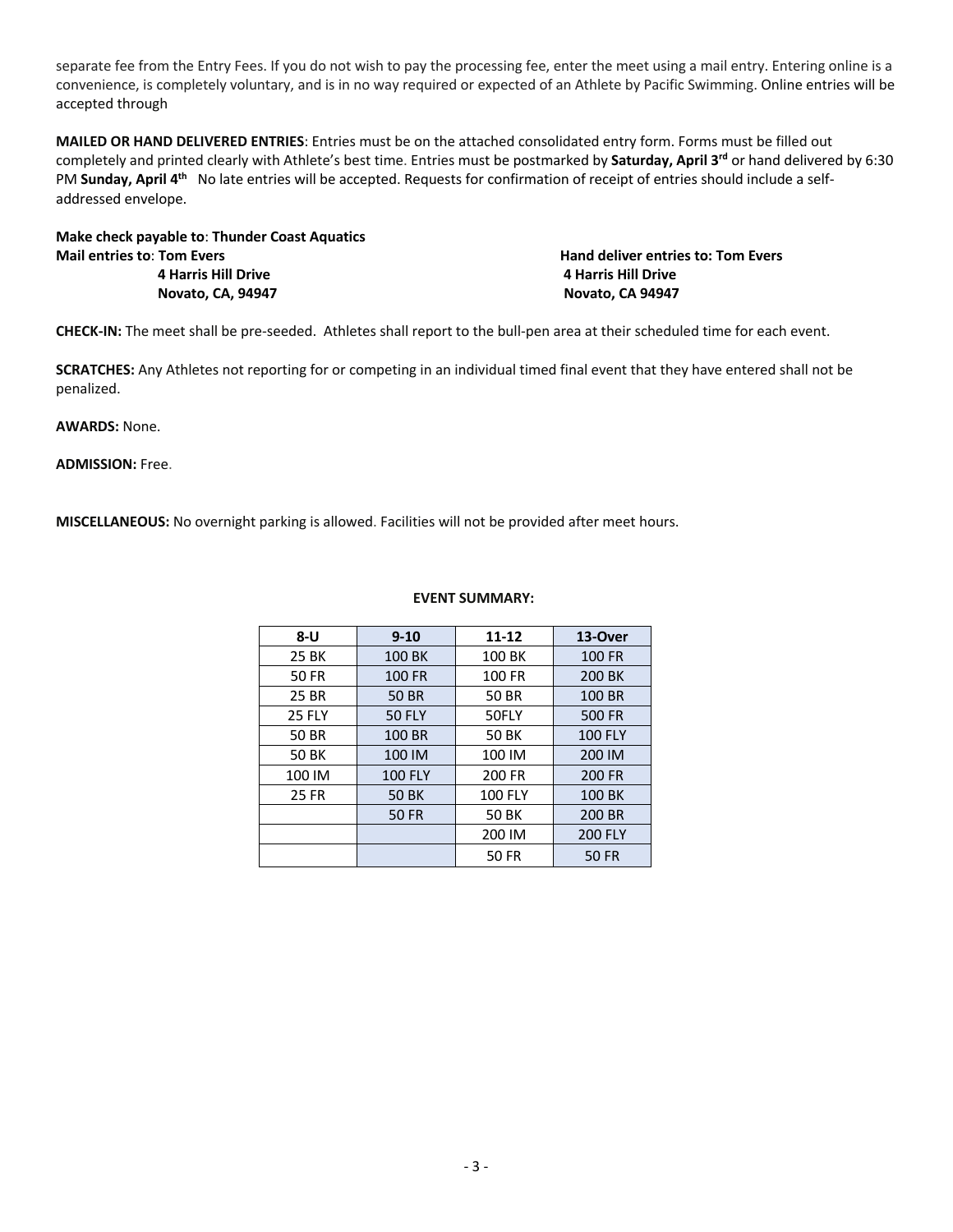## **Sunday, April 11th 2020**

| EVT#           | <b>EVENT</b>                |
|----------------|-----------------------------|
| 1              | MIXED 9-12 100 BACK         |
| $\overline{2}$ | MIXED 8-U 25 BACK           |
| 3              | MIXED 13-OVER 100 FREE      |
| 4              | MIXED 13-OVER 200 BACK      |
| 5              | MIXED 9-12 100 FREE         |
| 6              | MIXED 8-U 50 FREE           |
| 7              | MIXED 13-OVER 100 BREAST    |
| 8              | MIXED 9-12 50 BREAST        |
| 9              | MIXED 8-U 25 BREAST         |
| 10             | MIXED 13-OVER 500 FREE      |
| 11             | <b>MIXED 11-12 50 BACK</b>  |
| 12             | MIXED 9-10 100 BREAST       |
| 13             | MIXED 13-OVER 100 FLY       |
| 14             | MIXED 8-U 25 FLY            |
| 15             | MIXED 9-12 100 IM           |
| 16             | <b>MIXED 13-OVER 200 IM</b> |
| 17             | MIXED 8-U 50 BREAST         |
| 18             | MIXED 11-12 200 FREE        |
| 19             | MIXED 13-OVER 200 FREE      |
| 20             | MIXED 8-U 50 BREAST         |
| 21             | MIXED 9-12 100 FLY          |
| 22             | MIXED 13-OVER 100 BACK      |
| 23             | <b>MIXED 9-12 50 BACK</b>   |
| 24             | MIXED 8-U 50 BACK           |
| 25             | MIXED 13-OVER 200 BREAST    |
| 26             | MIXED 11-12 200 IM          |
| 27             | MIXED 13-OVER 200 FLY       |
| 28             | MIXED 8-U 25 FREE           |
| 29             | MIXED 9-12 50 FREE          |
| 30             | MIXED 13-OVER 50 FREE       |